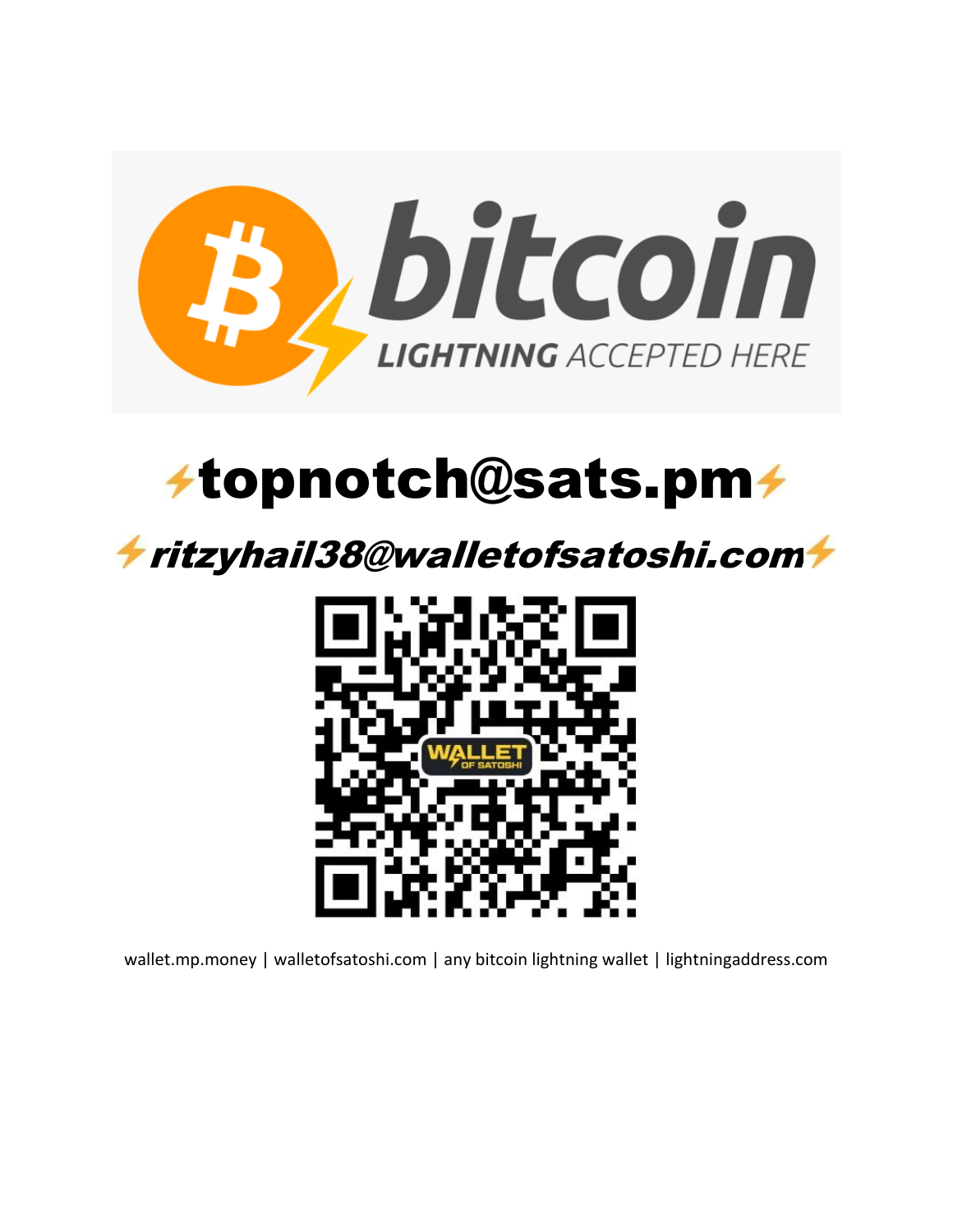

## $\rightarrow$ salspizza@sats.pm $\rightarrow$

### ritzyhail38@walletofsatoshi.com



wallet.mp.money | walletofsatoshi.com | any bitcoin lightning wallet | lightningaddress.com